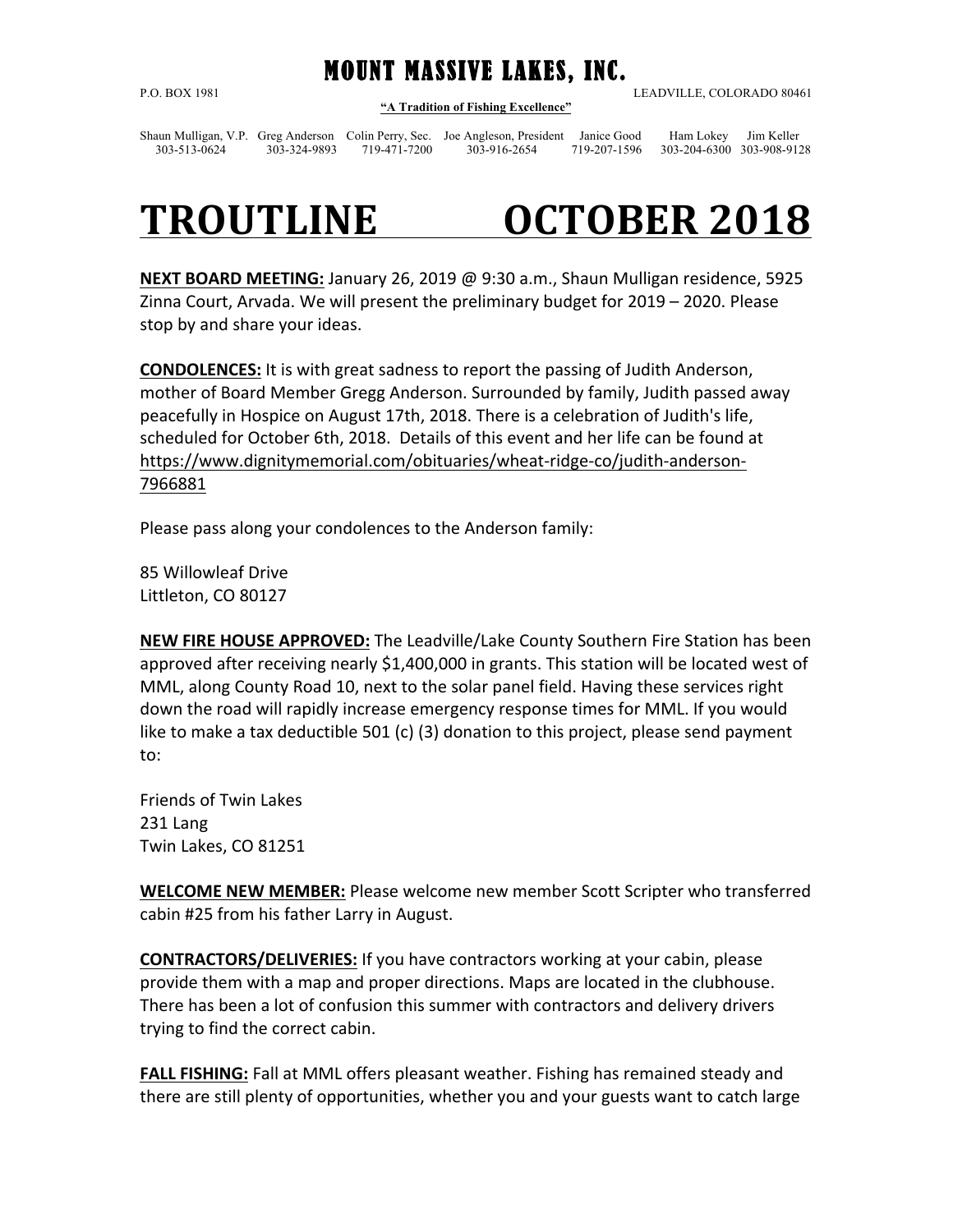fish or harvest small brook trout for dinner. Remember, fishing for members and guests will close at "ice on", usually mid-November. MML fishing closure notice will be sent out via email and posted on the MML website.

**WINTER SAFETY:** As winter approaches our lakes and ditches will begin to slowly freeze up. If you are at the club recreating during the winter months, please keep in mind that the thickness of ice varies from inlets to outlets and also from lake to lake. The most unstable ice will be by the inlets, outlets, and any place where springs seep into lakes. Be careful anytime when you are on the ice.

**FISH CULTURIST HIRED:** In July, we hired Josh Whitton as a temporary employee to help staff get through the busy summer since our recently hired fish culturist did not fit our program at MML. Josh proved to be a great addition and fit in very well with our program. In September, Josh successfully navigated the formal interview in front of Brent, and 4 board members.

**BURNPILE:** The burn pile is to be no larger than 15' x 15' in size. It is for slash only. Please do not put construction materials or metal/steel objects in the pile. We plan to burn in November after the first snowfall.

**CLUBHOUSE PHONE:** With cell service at MML becoming less reliable during the summer, MML has put a landline phone back into the clubhouse. This landline will be available at all times and can be used for local calls only. The number is 719-486-7328.

**CONGRATULATIONS:** Former MML Club Manager, Greg Brunjak (1982-2016), was the recipient of the 2018 Doc Smith Leaders in Conservation Award in September. This award was instituted to recognize an individual who has helped to promote best management practices and conservation of the land and water resources of the Upper Arkansas River Valley in Lake County.

**WATER FLOWS:** We are currently taking 3.1 CFS. Our full water right of 8 CFS lasted until late June this year. We hope the water will remain stable going into winter. Most of the lakes are currently full, with the exception of Lake 3, which has a leak. In September, we moved Pasture Pond (2019 catchable rainbows) to newly renovated Hatchery Pond. This allows us to use the Pasture Pond water to fill Lake 3. This extra water will fill Lake 3 before ice on to help prevent winter kill. The cooling water temperatures this time of the year allows us to run less water into rearing ponds as the fish are becoming lethargic and getting ready for winter.

This year's drought is set to be the  $4<sup>th</sup>$  worst in Colorado history, since the state began tracking water supplies over 123 years ago, behind 1934, 2002, and 2012. Some experts are predicting a moderate El Nino year, bringing above average moisture through the winter. Colorado weather for the next two months is predicted to be warmer than average according to the National Oceanic and Atmospheric Administration (NOAA). We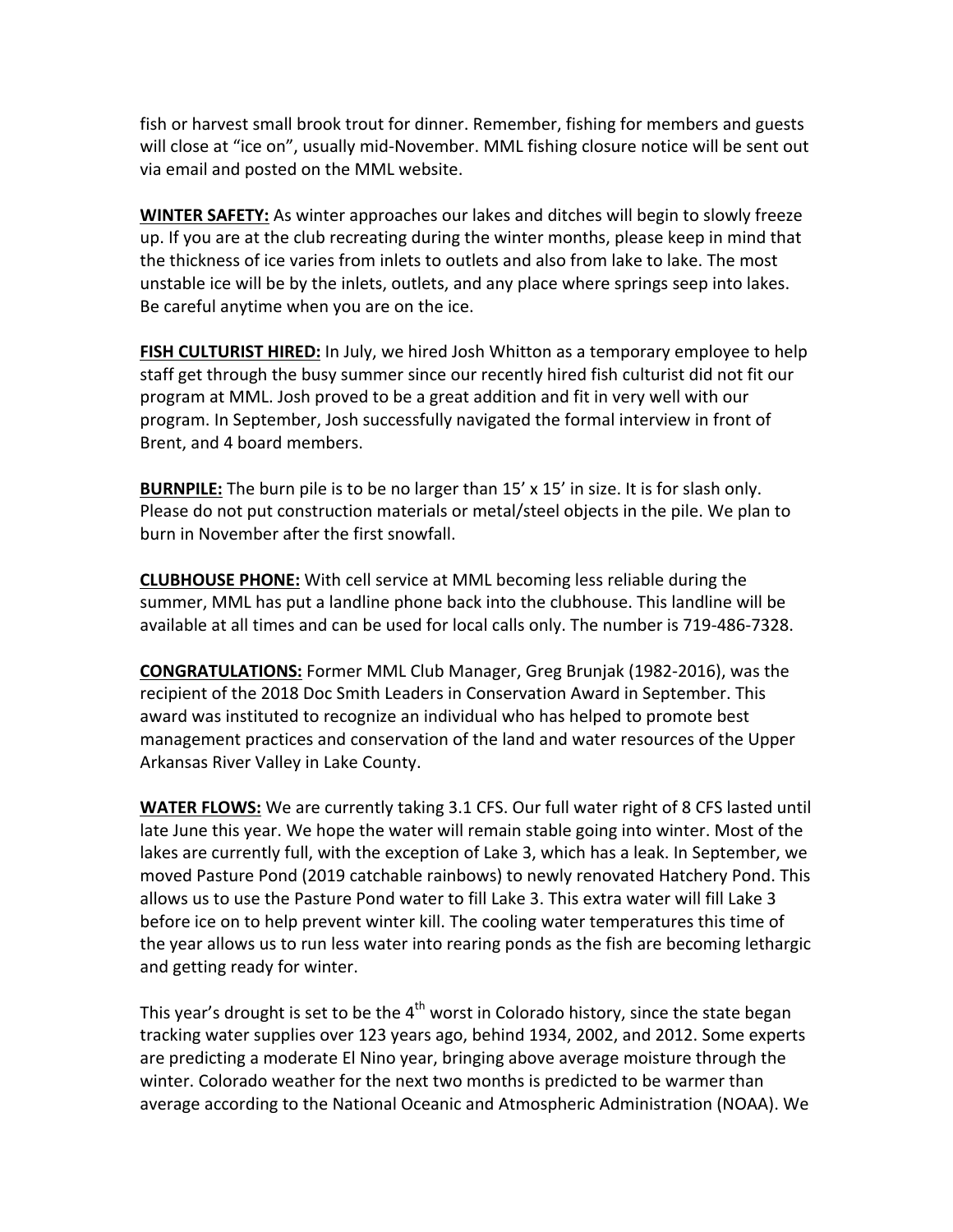hope for a cool, rainy fall to keep our fish healthy going into the winter. Drought mitigation projects are becoming increasingly important for MML, such as the Hatchery Pond Renovation and various pipelines to conserve water, as drought patterns are becoming more frequent.

**CABIN IDENTIFICATION:** Per request from the Lake County Sheriff's Department, please display your cabin number with light colored or reflective painted numbers to make it easier for all responding emergency personnel to locate your cabin. Leadville Lake County Fire Rescue now has cabin number signs available for purchase. These signs are green with white reflective lettering. The cost of these signs are \$10.00. If you would like to purchase one, please contact the Leadville Fire Department or member Phyllis Carnahan.

**SEPTIC SYSTEMS:** The Lake County Health Department made changes to their regulations regarding On-site Wastewater Treatment Systems (OWTS), also known as septic systems, earlier this year. As of March 1, 2019, when a property is transferred/sold in Lake County that utilizes a septic system, the septic system MUST be pumped prior to sale AND pass inspection by a licensed Lake County Inspector prior to sale. Please contact Lake County Health Department for more information.

**2019 CATCHABLE TRIPLOID RAINBOWS:** This class of fish is 25 months old. We currently have 13,573 and they are 16.0" long. They are slightly larger than the 2018 rainbows were at this time last year. These fish had a tough summer with the decreased water flows resulting in warmer than usual water temperatures. We were able to keep diseases (bacterial gill disease and columnaris) to a minimum, but when they become sick, they are more vulnerable to predation. We moved all Pasture Pond rainbows to Hatchery Pond for the winter to help with predation loss throughout the winter. During their 6 months in Pasture Pond, we lost 695 due to unaccounted mortality, which is 19% in that short time span. These fish are currently in Rainbow Pond, Hatchery Pond, and New Pond. 

**2019 SUPER CATCHABLE TRIPLOID RAINBOWS:** We have 1,909 super catchables in Pond 2, which average over 20", weighing 3.6 pounds. We will be marking and stocking half of these super catchables in November right before ice on. This experiment is designed to provide data on survivability of these fish versus losing them in the pond to predators over the winter. We will evaluate this project throughout the winter during our winter samples and also throughout next summer. If this experiment proves successful, we will begin stocking super catchables at ice on each fall.

**2019 CUTTHROAT TROUT:** We currently have 3,994 cutthroat in the hatchery which we will grow to 3". When they reach fingerling status, we will stock these fish out next spring at ice off.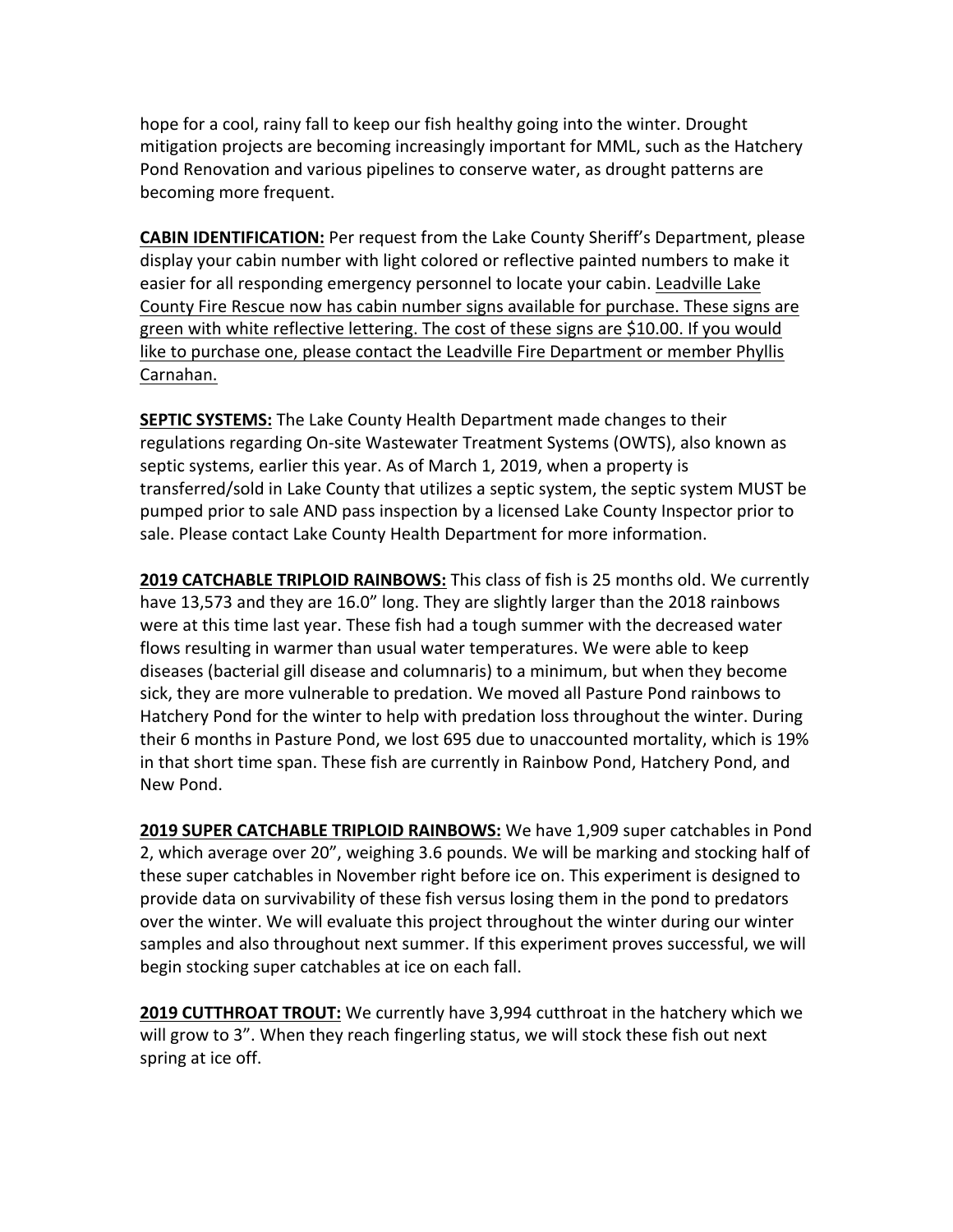**2020 TRIPLOID RAINBOWS:** Our triploids are growing fast and they are already at 10.2". We currently have 21,022 and they are 11 months old. These fish were graded at the end of July and put into their wintering ponds, Jones Pond and Pond 1. We kept the runts (smallest fish) of this year class to help mitigate winter and predator loss. These extra runts were in Haydon Rogers Tank 1 until mid-September when we moved them down to the Hatchery Raceways. By doing this, these fish will be in warmer water and have additional growth for a few more weeks.

**2021 TRIPLOID RAINBOWS:** We will receive our order of 40,000 triploid rainbow trout eggs on October 11<sup>th</sup>. We ordered these eyed eggs from Troutlodge, which is located in Washington State. These fish are sterile, which will provide them with better growth to larger sizes as all their energy is transferred to growth rather than reproduction.

**CUTBOWS:** We currently have 2,374 cutbows which are thriving in the hatchery on spring water, a consistent 48 degrees. These cutbows are 5.6" and growing well. We will continue to grow these fish and add them to the 2020 catchable rainbow class. Although these fish will not catch up to the 2020 rainbow triploids, because of the triploids superior growth rates, they will still serve as a unique fish providing opportunities to catch these more aggressive fish. If we have an abundance during the 2020 fishing season, we will hold back additional fish from this catchable year class for our super catchable program, increasing from 2,500 to nearly 4,000 fish.

**2018 BROWN AND TIGER TROUT SPAWNING:** Our annual fall spawning took place during the last week of September. Fish began to run in mid-September but we decided to take all our eggs at once by using our electro fisher. Using an elctro fisher allows us to pick and choose the best available fish to spawn, which creates better egg survival. We spawned five male and five female brown trout for a total of 5,762 brown trout eggs. Brown trout have shown an 80-85% survival from egg to fingerling size (3") in recent years here at MML. We collected these brown trout, ranging from 18"-24", from the ditch between Upper  $(H11)$  and Lower  $(H10)$  Granite, which gave us the best opportunity to get the best quality eggs. We spawned 14 male brook trout with 14 female brown trout to create 11,971 tiger trout eggs. In recent years, our tiger trout have shown survival between 15-25% from egg to fingerling size  $(3")$ . We will stock both the brown trout and tiger trout as fingerlings next summer when they reach 3" in length.

Now that our fall spawning is complete, we will begin our brook trout removal program. The program is designed to cull spawning brook trout that are less than 12" to prevent them from over populating and becoming stunted, which then they will out compete other fish at MML. We will electro fish Deep (#14), Spring (#15), and High (#20) ditches to remove brook trout under 12" in length.

**HATCHERY POND RENOVATION:** This project is nearly complete. The concrete has been poured, the pond has been filled with water, and over 4,000 fish (2019 catchable rainbows) have been put into this pond. These fish are doing very well and we expect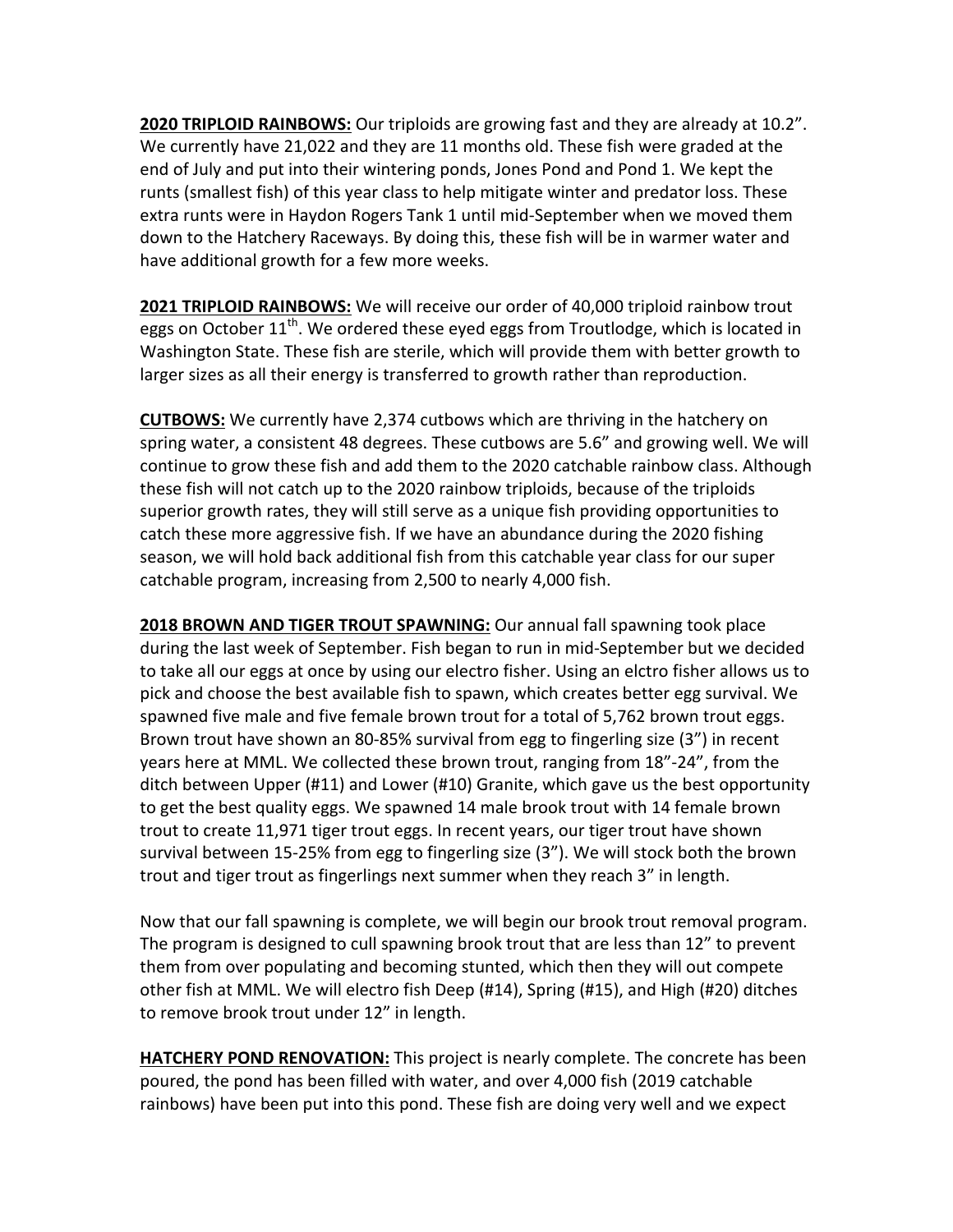them to grow well for one more month until the water temperature drops below their optimal growth range. The last phase of the project is to smooth out the dirt and rock on the north side of the pond area then plant with grass seed.

**NO** BAG LIMIT: In an effort to utilize trout that will not survive throughout the winter, bag limits on rainbow trout, less than 19" in length, will be suspended beginning September 4, 2018. Please harvest rainbow trout until the fishing season closes at "ice on".

Rainbow trout that remain in our lakes after "ice on" experience an 85% mortality rate over the winter. High numbers of fish, low winter water flows, and extreme ice cover produce poor habitat conditions. Harvesting these rainbow trout will improve habitat quality and increase survivability of the remaining fish.

**LOST AND FOUND:** The table located next to the guest badge box is for lost and found. Please place found items on the table for members to claim.

**FOR SALE LIST:** Is no longer part of the Troutline but is located on the MML website. If you would like to post your cabin for sale, please visit the website and follow the instructions. If you have any questions, please call Gregg Anderson at 303-324-9893.

**MML WEBSITE:** If you have not had a chance to check out the new website, please do so at mountmassivelakes.org, password Fishing1. The "for sale section is now up and running and also check for updates in the "Managers Corner" section for the latest news and recent activity from MML staff. The website will also provide information such as fishing status, club updates, BOD meeting dates/times/locations, annual meeting date/time, and previous club material such as Troutline. We would like to thank BOD member Gregg Anderson for all the great work he has done to make this new website successful and current.

**MML VEHICLE WINDOW STICKERS:** We have new MML stickers (old ones don't need to be replaced) for members to place on the window of their vehicles. Please stop by the office next time you're at the Club if you would like one.

**DUMPSTERS:** Please remember that our dumpsters are for household trash only. Construction materials, furniture, appliances, oil, paint, tires, auto parts, etc, are prohibited and must be hauled to the dump. To save the club money, we remove three dumpsters after Labor Day weekend until May  $1^{st}$ . The Lake County Landfill is located at 1500 CR 6, Leadville, CO 80461. The hours are 8am to 4pm, Friday – Tuesday. For more information, please visit http://www.lakecountyco.com/landfill.

**NEED COPIES OF MT. MASSIVE LAKES BY-LAWS, RULES AND REGULATIONS, LAND USE APPLICATIONS AND RULES AND REGULATIONS OR MAPS OF THE CLUB?** They are available to the membership and can either be downloaded from the website or are